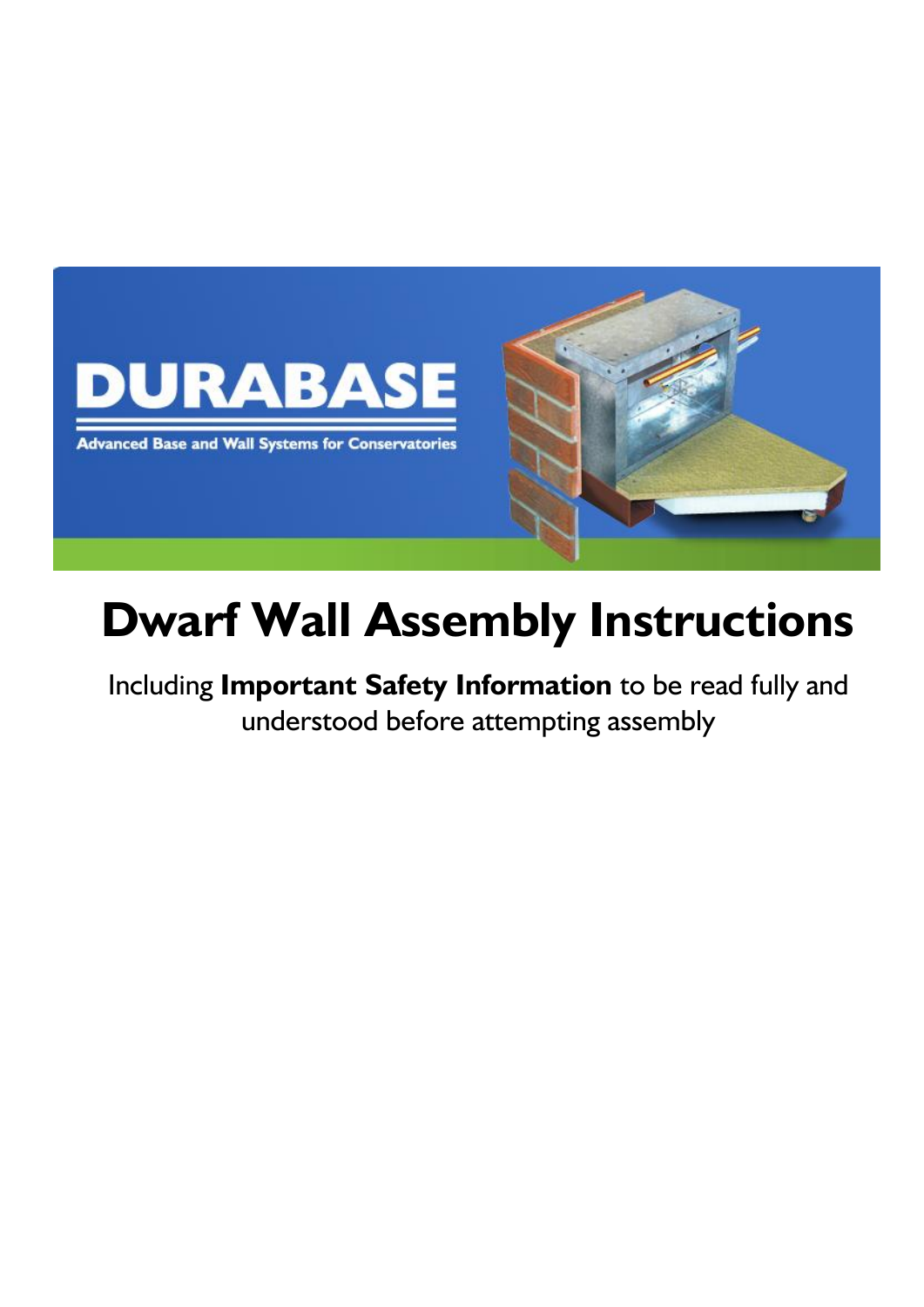# **Contents**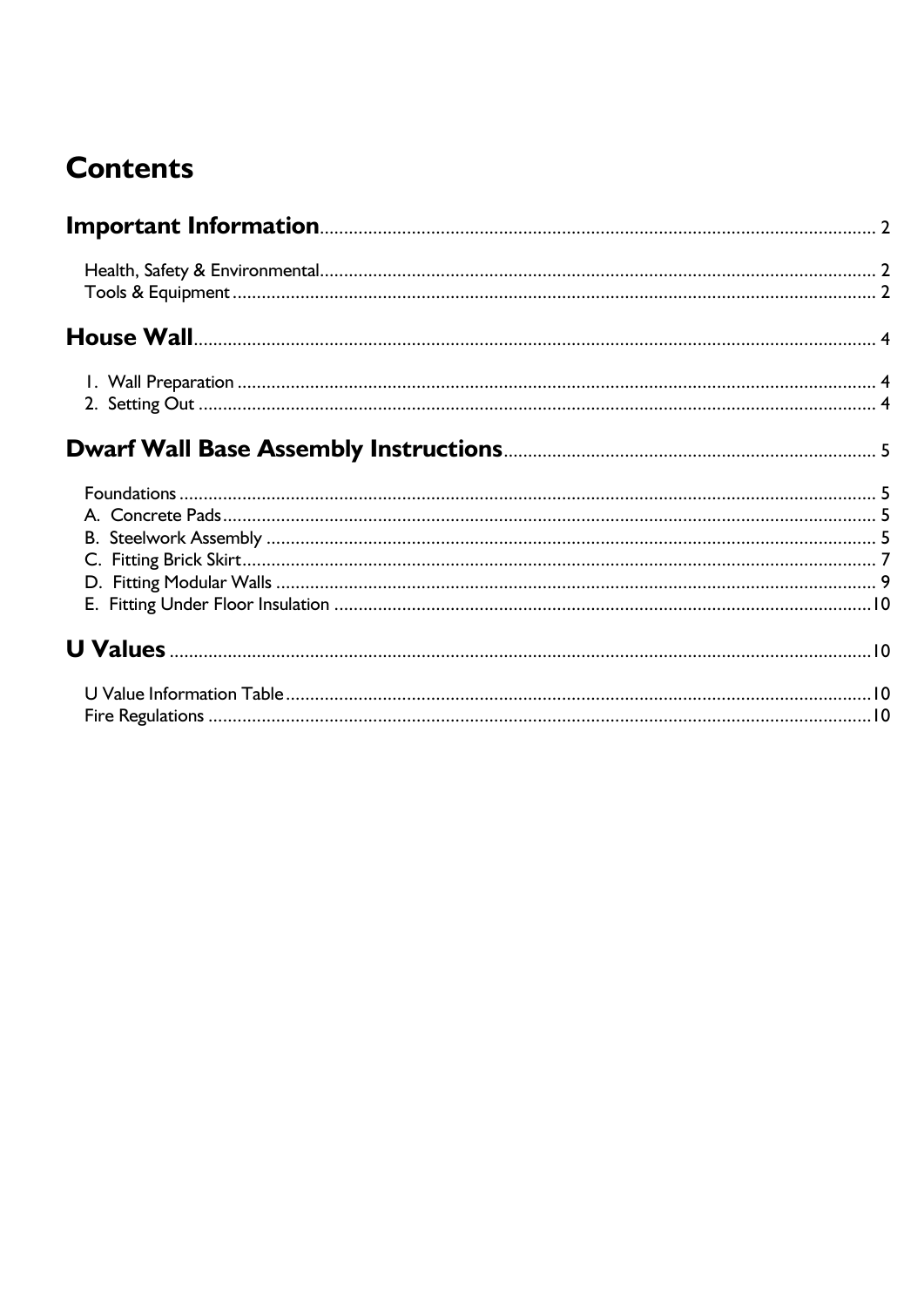# **Important Information**

<span id="page-2-0"></span>Please read this section of important information and ensure you understand it fully before turning to the step-by-step guide to the installation of your **DURABASE**.

# **Tools & Equipment**

| <b>Bucket</b>                                    | Skill Saw (Optional) |  |
|--------------------------------------------------|----------------------|--|
| <b>Builders Shovel</b>                           | Socket (17mm)        |  |
| Cross cut saw                                    | Soft Brush           |  |
| Extension lead                                   | Spirit Level (1.2m)  |  |
| Pointing tool                                    | <b>Stanley Knife</b> |  |
| <b>Pointing Trowel</b>                           | <b>Tape Measure</b>  |  |
| Posi screwdriver bits                            | Tec Driver (8mm)     |  |
| Silicone Gun                                     | Wheel Barrow         |  |
| Cordless Screwdriver (12v. Min)                  |                      |  |
| Electric Drill (Hammer Action)                   |                      |  |
| Masonry Drill Bits (8mm, 10mm, 16mm)             |                      |  |
| Spanners (10mm, 13mm, 30mm or adjustable Wrench) |                      |  |
| Steel Drill Bits (8mm, 10mm, 16mm)               |                      |  |

# **Not Supplied:**

- Brick Spacers (10mm)
- Packing Trims
- Pointing Bag/Gun

# **Health, Safety & Environmental**

<span id="page-2-1"></span>There are inherent dangers when assembling a conservatory base. The following supplement is a guide to 'best practise' but cannot be considered as comprehensive. You are advised to work safely at all times.

#### *1. General Site Safety*

All sites are different and have different hazards.

#### We recommend considering the following:

**Security** Make the construction site a restricted area. Particularly at risk are children and animals.

**Organisation** Don't open boxes haphazardly and leave components lying around that can get damaged, lost or pose a trip hazard.

**Weather** Wet conditions cause specific hazards.

**Environment** Protect the environment by disposing of your rubbish appropriately.

**Steel** Edges are sharp.

# *2. Personal Protective Clothing*

Always ensure **Safety footwear** is worn and **arms and legs are covered** at all times.

Be prepared: **Safety glasses** when drilling **Hearing protection** when drilling **Dust mask** if dust is likely to be generated **Gloves** as applicable **Be aware of sharp edges on steelwork.**

It is advisable to have a first aid kit accessible at all times.

#### *3. Tools*

The tools you use are your responsibility.

#### We advise:

**Check** the condition of your tools prior to use for obvious damage. Arrange for your tools to have a portable appliance test if necessary.

**Electric hand tools** are 110 volt or used in conjunction with a residual circuit breaker.

**Use** tools for their intended purpose only.

**Follow** manufacturer's guidelines as applicable.

# *Formal Procedure - Knives and Chisels*

- Always keep your hands behind the blade.
- Always cut away from your body NEVER towards yourself.
- Ensure that others are not in the way of the cutting direction.
- Keep the tooling in a sharp condition so you don't have to exert excessive force to cut.
- Always pick up the tool by the handle.
- Always ensure the tool is stored safely where a sharp edge cannot cause injury.
- Only use the tooling for its intended purpose.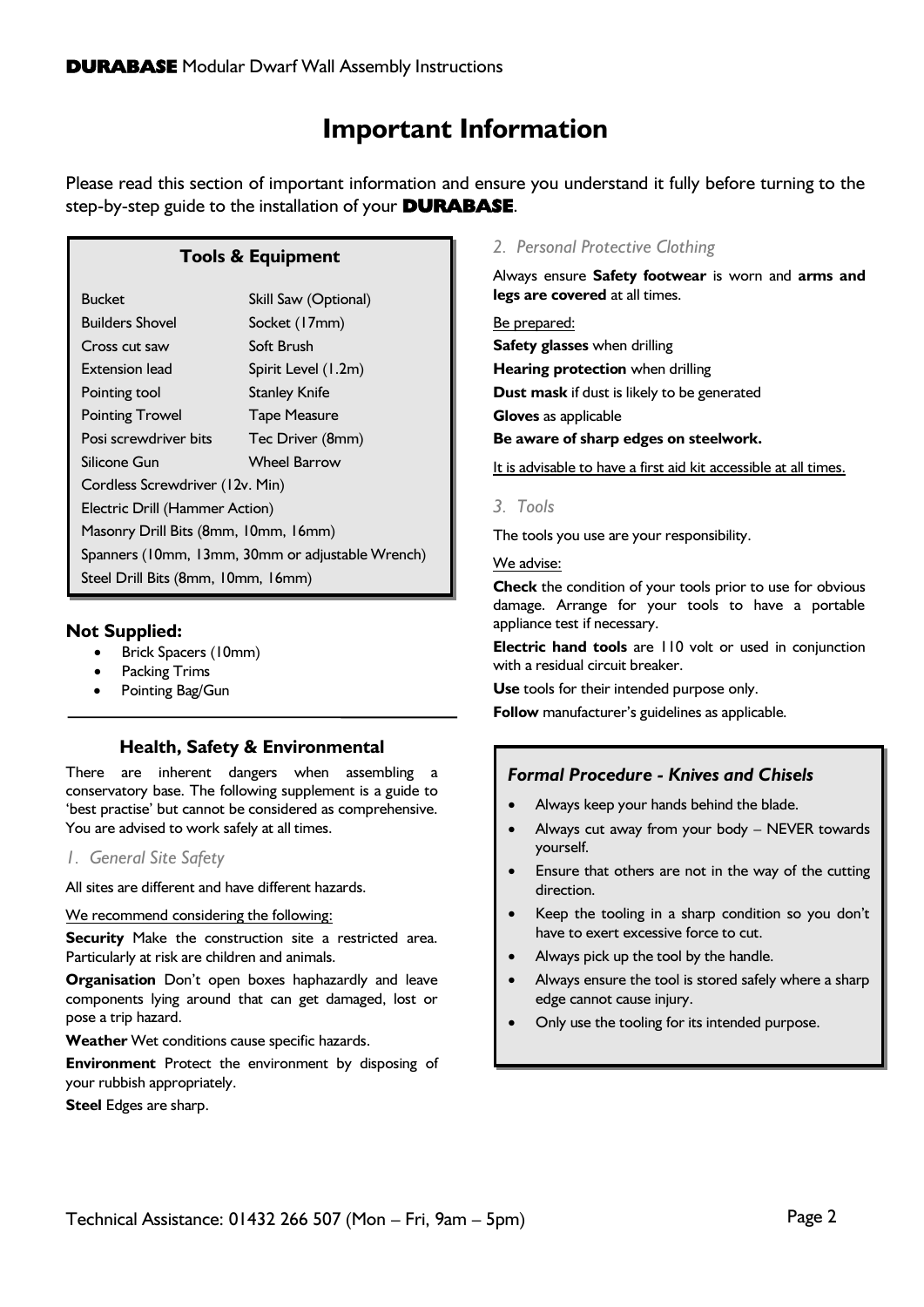# *4. Manual Handling*

All modular wall sections are a two man lift. We advise the following procedure for safe manual handling:

# *Plan the lift*

- **1. Arrange help.** All wall sections are a two man lift.
- **2. Prepare for placement.** Remove any obstructions in the way and at the placement point.
- **3. Rest point.** For a long lift, such as floor to shoulder, consider resting the load mid-way on a table or bench in order to change grip.

#### *Execute the lift*

**1. Place the feet.** Feet shoulder width apart, giving balanced and stable base for lifting. Place the leading leg as far forward as is comfortable.

#### **2. Good Posture.**

- a. Bend the knees so that hands when grasping the load are as near level with the waist as possible.
- b. Don't kneel or over flex the knees.
- c. Keep the back straight and lean forward slightly over the load if necessary to get a good grip.
- d. Keep the shoulders level and facing in the same direction as the hips.
- **3. Firm Grip.** Try to keep the arms within the boundary formed by the legs. A hook grip is less fatiguing than keeping the fingers straight. If it is necessary to vary the grip as the lift proceeds, do this as smoothly as possible. The grip must be secure.
- **4. Do not jerk.**
- **5. Move** with the feet and not by winging the arms.
- **6. Position the weight.** Close to the body
- **7. Place down** If precise positioning of the load is necessary, put it down first, and then slide it into the desired position.

# *Team Lifting*

It is important that team members are physically evenly matched. One person should take responsibility and coordinate their actions.

# *Vision*

Clear vision may mean multiple trips with smaller loads, but it is safer.

#### *5 Control of Substances Hazardous to Health*

The following substances needed to be treated with due care and consideration:

# **Pointing Mortar & Concrete**

Portland and other cements when mixed with water can cause skin irritation. If eye contamination occurs wash out with copious amounts of water and if irritation persists seek medical advice.

# **Bond and Seal Brick Adhesive and Sealer**

You are advised to follow the guidance on the packaging.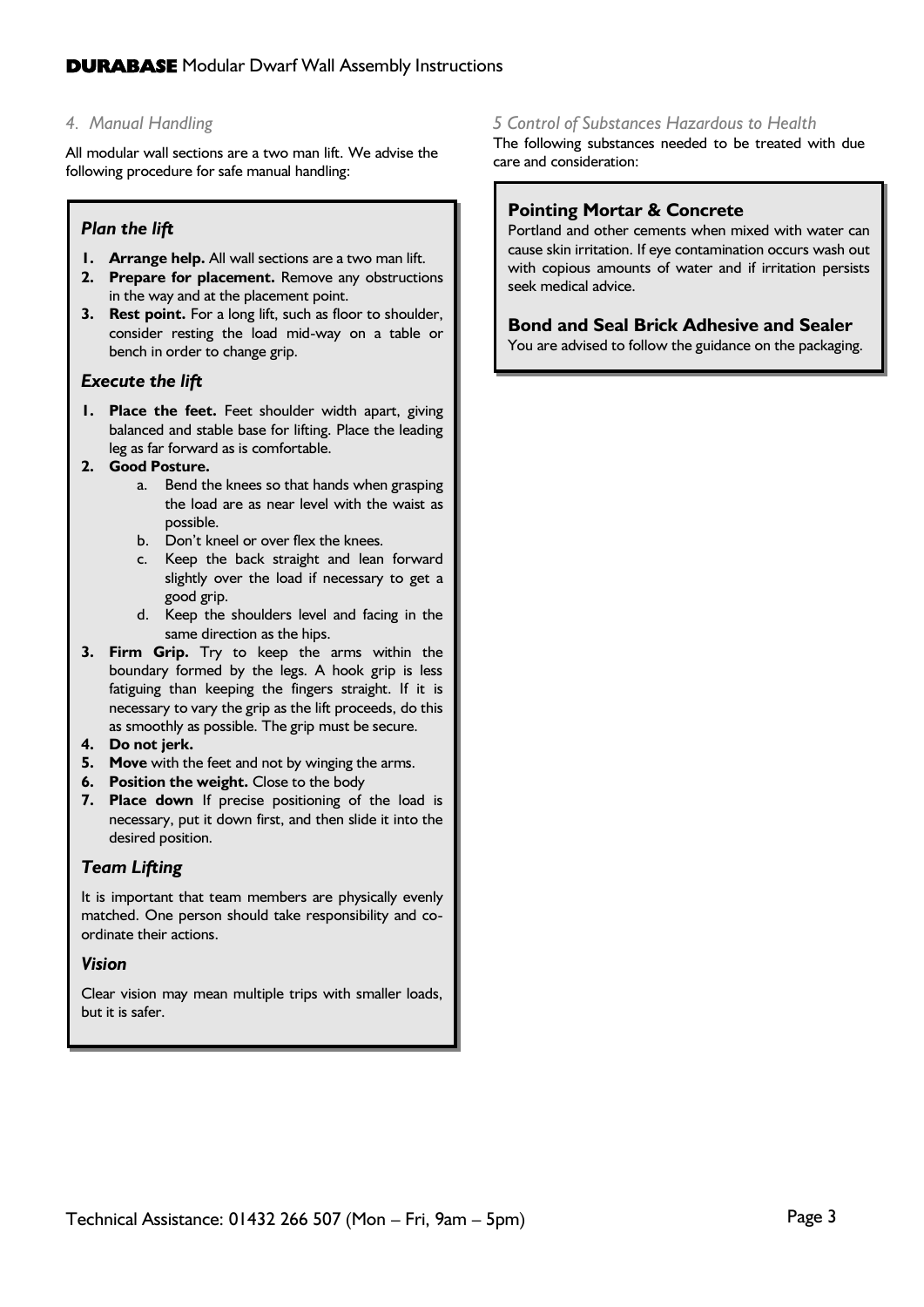# **House Wall**

<span id="page-4-0"></span>This section explains the necessity to ensure that your base is assembled in the correct position from the parent wall. Any discrepancies should be noted and measures taken to adjust as necessary.



# **1. Wall Preparation**

<span id="page-4-1"></span>The wall(s) you are going to fix the conservatory against must be of sound construction and flat.

# **2. Setting Out**

<span id="page-4-2"></span>As the conservatory will need to be built at 90° to the ground it is important to check the angle of the wall you will build your conservatory against. Setting out solutions shown right:

*NB: Please note in diagrams* SP *refers to the* **S***etting out* **P***oint.*

#### **A. If the wall leans outwards:**

- 1. A plumb line should be fixed to the highest point where the roof will touch the wall. Where the plumb line meets the ground is where the base should be set out from (SP).
- 2. The gap will need to be filled with packers (not supplied) so that the wall bar can be attached vertically. The base and dwarf wall size will need to be started from this point.

#### **B. If the wall leans backwards:**

- 1. The base should be started against the wall (SP).
- 2. The gap in this situation is at the top therefore packers (not supplied) will be needed to ensure the wall bar is attached vertically.

**Please note:** Any additional trims to cover large gaps are not included with the base or conservatory and should be purchased separately.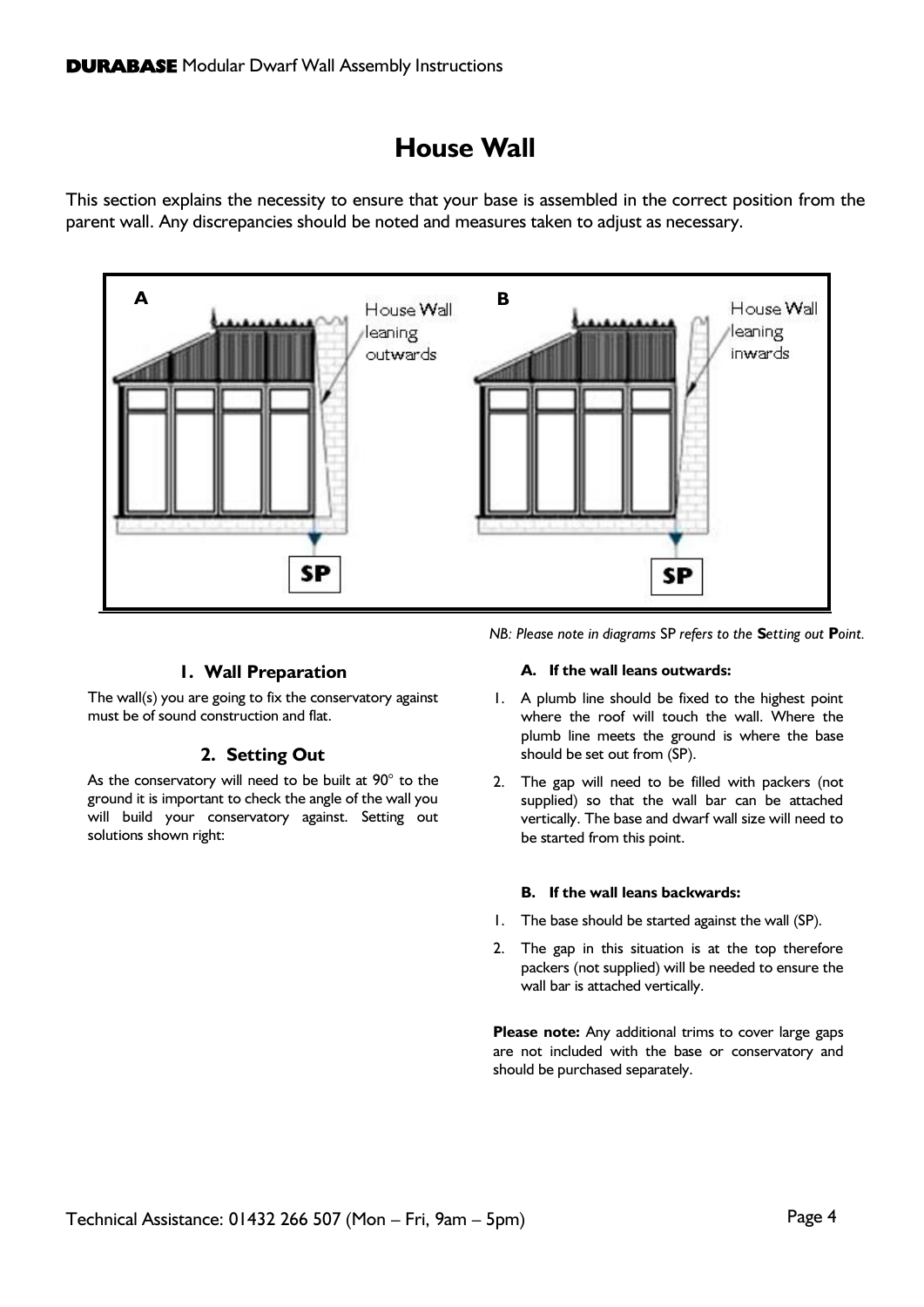# **Dwarf Wall Base Assembly Instructions**

#### <span id="page-5-1"></span>**Foundations**

<span id="page-5-0"></span>The modular base requires concrete pads for each load bearing leg unless the existing patio or concrete area provides adequate foundations. (If this is the case for you, skip to B. Steelwork Assembly)

# **A. Concrete Pads**

#### <span id="page-5-2"></span>*Refer to Concrete Pad Layout Plan*

1. Layout pad positions.

2. With reference to the layout plan calculate required excavation depth for a minimum 450mm deep pad allowing for stated measurement from desired finished floor level to top of concrete. *(Minimum depth subject to local building regulations).*

> *If the base of the hole is not firm it will be necessary to dig deeper until you reach firm ground.*



#### **Traditional Concrete Mix:**

1 part cement, 2.5 parts concreting sand and 5 parts 10mm gravel.

Mix together thoroughly.

Slowly add clean water, mixing continuously to make the mix workable. *Too much water can weaken the mix.*

#### **Pre-Blended Concrete**

Alternatively purchase concrete pre-blended to BS 5835 Part 1. You will need 9 x 25 Kg bags for each 450mm cube. *Use as instructed on the bag.*

#### **Harden**

Leave the pads to harden for one day. *In winter months pads must be protected from frost by covering with polythene or sacking.* 

<span id="page-5-3"></span>4. It is advisable to lay a strong permeable membrane on the ground beneath the base to ensure adequate drainage.

### **B. Steelwork Assembly**

- 1. Screw lock nuts onto all adjustable legs. (Fig. 1 1.)
- 2. Screw adjustable legs into the nuts welded onto the underside of the back sill section. (Fig. 1 - 2.)



#### **Figure 1**

- 3. Position the back sill section against the house wall in the required position (the ends will be 25mm short of the overall base size).
- 4. Rest the legs on something firm to prevent them sinking.
- 5. Adjust the jacking legs to the required level; *remember to allow 18mm for the thickness of the floorboards plus the floor finish that you intend to use.* (Fig. 2)



#### **Figure 2**

6. Pilot drill through the fixing holes using a 10mm masonry drill bit. (Fig. 3)



#### **Figure 3**

- 7. Remove the sill section and re-drill pilot holes to a depth of 70mm using a 16mm masonry drill bit.
- 8. Insert the Rawl bolts into the holes and remove the bolts.
- 9. Replace the back sill section, tighten the Rawl Bolts and fix using a 17mm socket.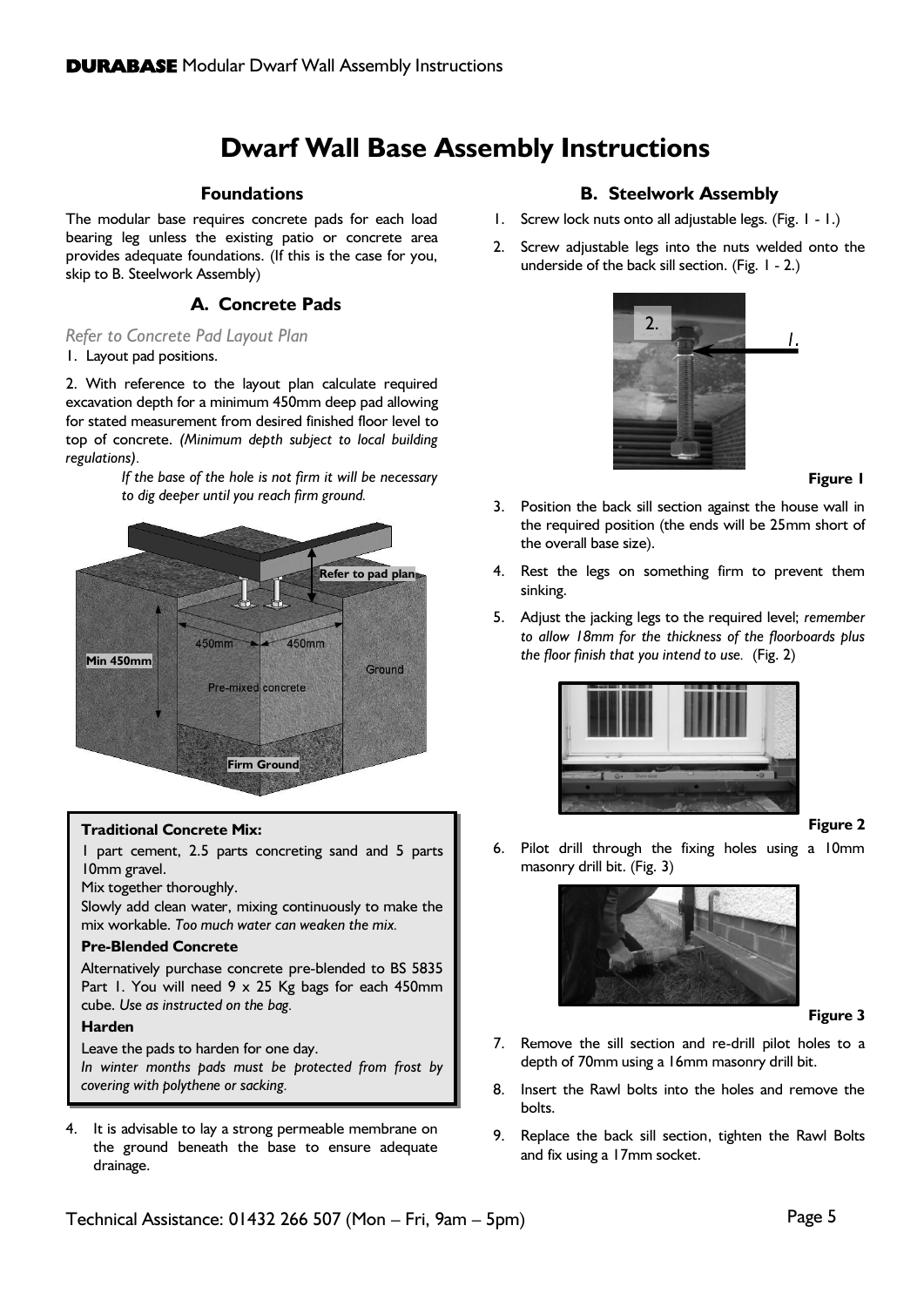10. Screw fixing down legs (Fig. 4) into the nuts welded onto the underside of the two side sections.







11. Fit to the rear section by inserting the pre-welded internal flange inside the rear sill section. Then push back towards the wall until the forward projecting bolts locate in the corner fixing bracket. Fix with nut supplied but do not fully tighten at this stage. (Figs. 5 and 6)



<span id="page-6-0"></span>



**Figure 6**

- 12. Screw adjustable legs into the nuts welded onto the underside of the front sill section. Attach to the side sill sections in the same manner.
- 13. Position the load bearing plates (75mm square washers) under all jacking legs except those on the back sill. Working your way around, adjust the legs to the required height and level using a spirit level.
- 14. Check that the base is square and tighten all joints. Recheck levels and tighten lock nuts on the jacking and fixing down legs.

Technical Assistance: 01432 266 507 (Mon – Fri, 9am – 5pm)

15. Slot the floor joists into the 'u' support brackets, and secure using M6 x 60 bolts and nuts supplied. Tighten with 10mm spanner.

> *If the base is a shaped design the floor joists will differ in length depending on their position.*

16. Intermediate joist supports should be fitted and the legs adjusted and locked at this stage. Legs should be placed on something firm to prevent sinking. *(*Fig. 7)



**Figure 7**

#### **Check**

At every steel frame join, apart from at the house wall, leg formation should look as below. (Fixing down leg as shown with one bolt into the pad and one jacking leg). (Fig. 8)



**Figure 8**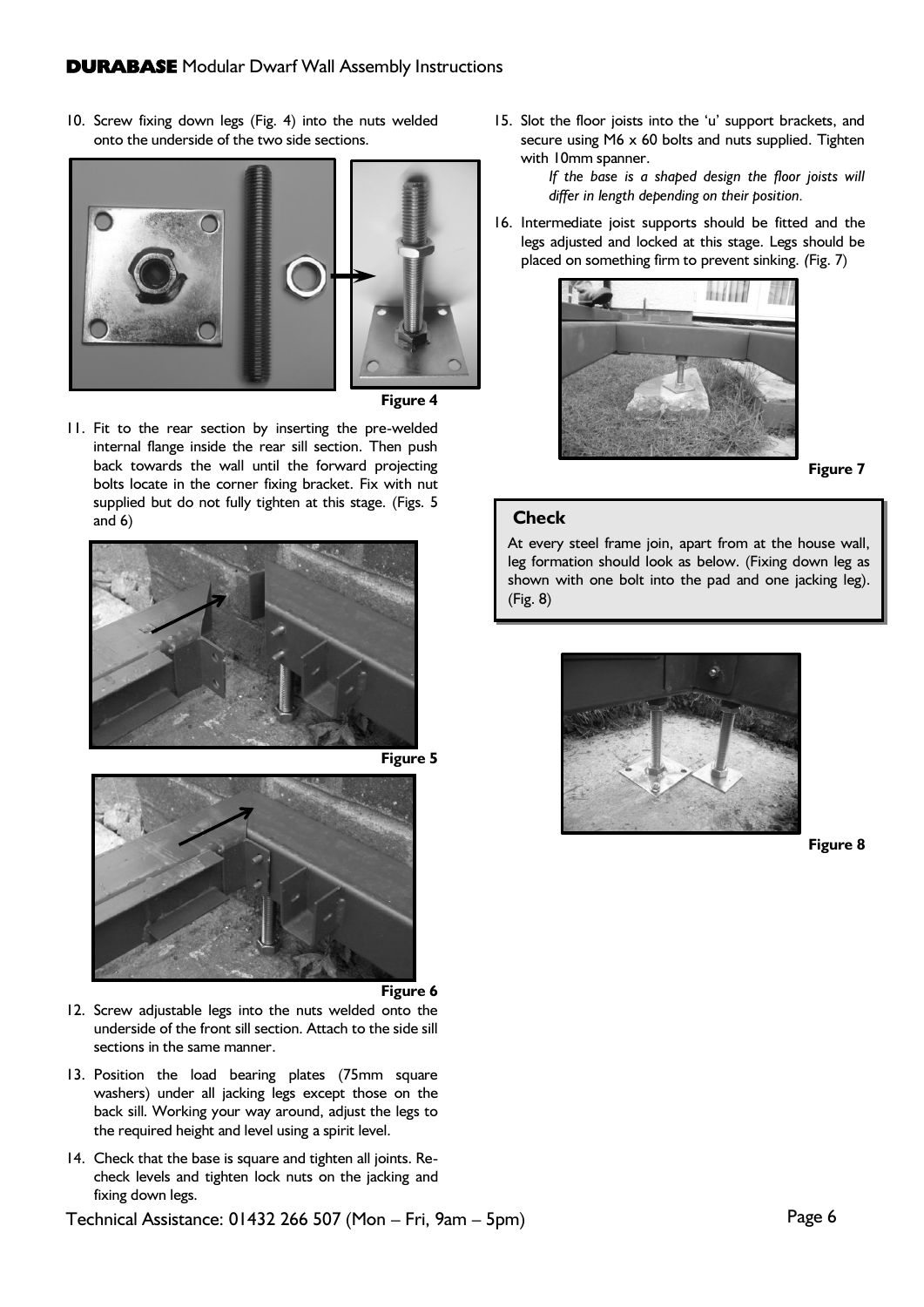# **C. Fitting Brick Skirt**

*Refer to Skirt and Wall Layout Plan*

1. Lay out the skirt sections in the order they are to be fitted.

*The panels are marked alphabetically to correspond with the layout plan*.

2. Starting from the external corners and working towards the house wall fit panels so the top edges line up with the top edge of the steel base sills. There is no overlap at the corners. (Fig. 9)

*Working towards the house wall allows you to trim off any excess skirt board length should a slight tweak be required.*



**Figure 9**

3. When you are happy that everything is correctly positioned, fix in place with self drilling screws supplied. Fix where brick slips are still to be fitted and through perpendicular mortar joints if extra fixing is required. (Fig. 10)



**Figure 10**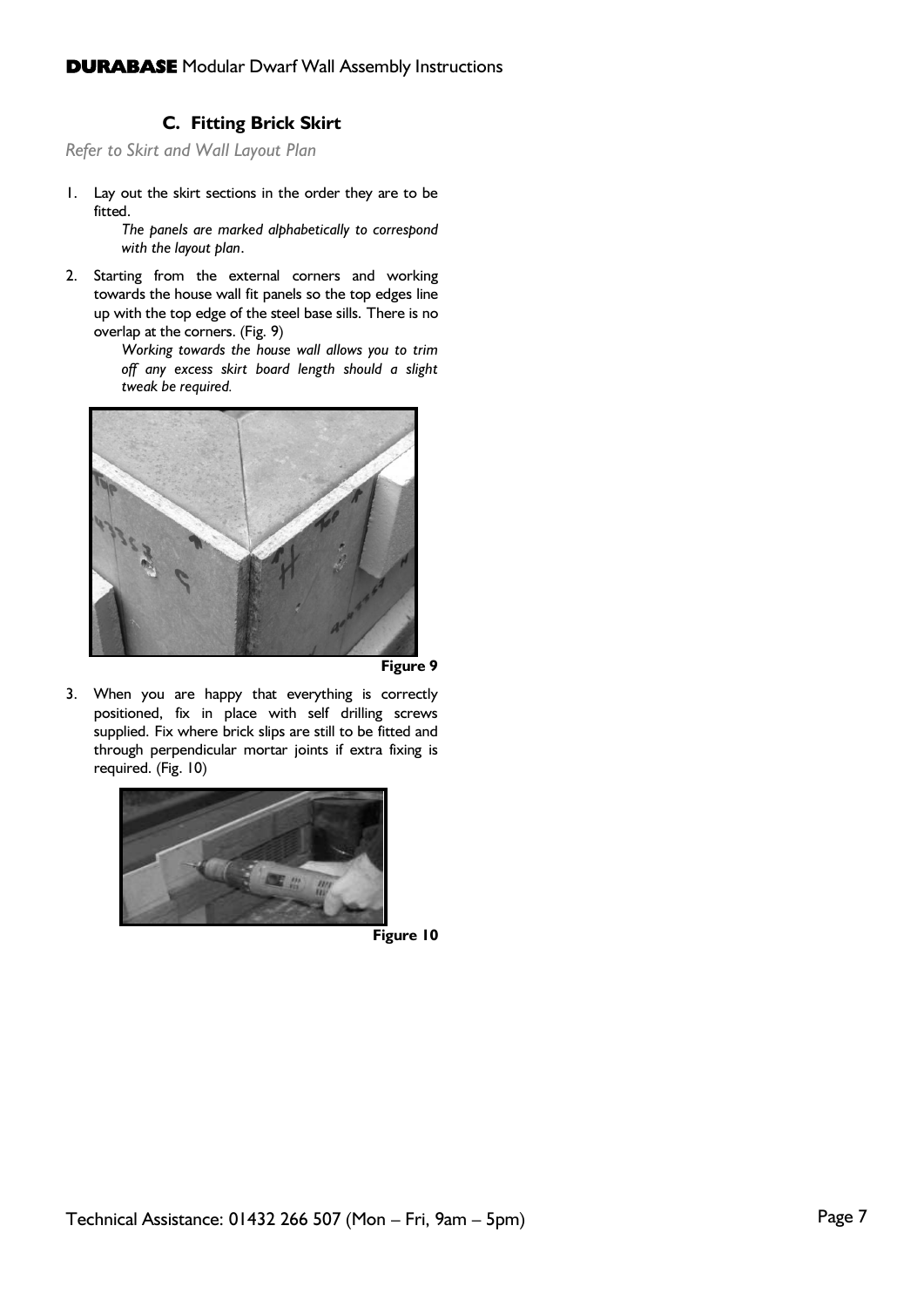# **D. Fitting Modular Walls**

*Refer to Wall and Skirt Layout Plan*

1. Lay a line of bond and seal along the join between the steel frame and the back edge of the skirt panel. (Fig. 11)



**Figure 11**

2. Layout the damp course membrane so that the outer edge lines up with the outer edge of the skirt panels. Cut to length to suit and press into the bead of adhesive. (Fig. 12)



**Figure 12**

3. Lay another bead of bond and seal along the top edge of the damp course membrane approximately 15mm back from the outer edge. (Fig. 13)



**Figure 13**

4. Lay out the wall sections in the order they are to be fitted. The panels are numbered to correspond with the plan.

#### **Caution**

*The wall panels are heavy on the outer side and will tip over easily. Be careful to ensure that they are propped until fixed.*

5. Starting at the house wall place a bead of mastic approx 15mm from the outer edge of the wall to seal the end that butts against the house.

Technical Assistance: 01432 266 507 (Mon – Fri, 9am – 5pm)

6. Offer panel up to the house wall but do not fix in position.

*The outer edge of the bricks should line up with the outer edge of the bricks on the skirt panels.* (Fig. 14)



#### **Figure 14**

- 7. Following the layout plan place the next wall panel so that it continues on from the first, seal joins with a bead of mastic approx 15mm from the outer edge.
- 8. Insert the 4 no. M8 x 20 bolts supplied to fix the panels together. Do not fully tighten at this stage. (Fig. 15)



- 9. Repeat until all wall panels are in place.
- 10. Once all panels are correctly sited, you can secure to the house wall.

**Check:** *Are all mortar lines lining up with each other? Is the brick surface flush between joins and between walls and skirt?*

11. Check that the panel is upright before drilling an 8mm diameter hole x 80mm deep through the holes provided into the house wall. If you cannot utilise the holes provided drill a 10mm dia hole through the metalwork in the required position. Secure with the frame fixings supplied. (Fig. 16)





Page 8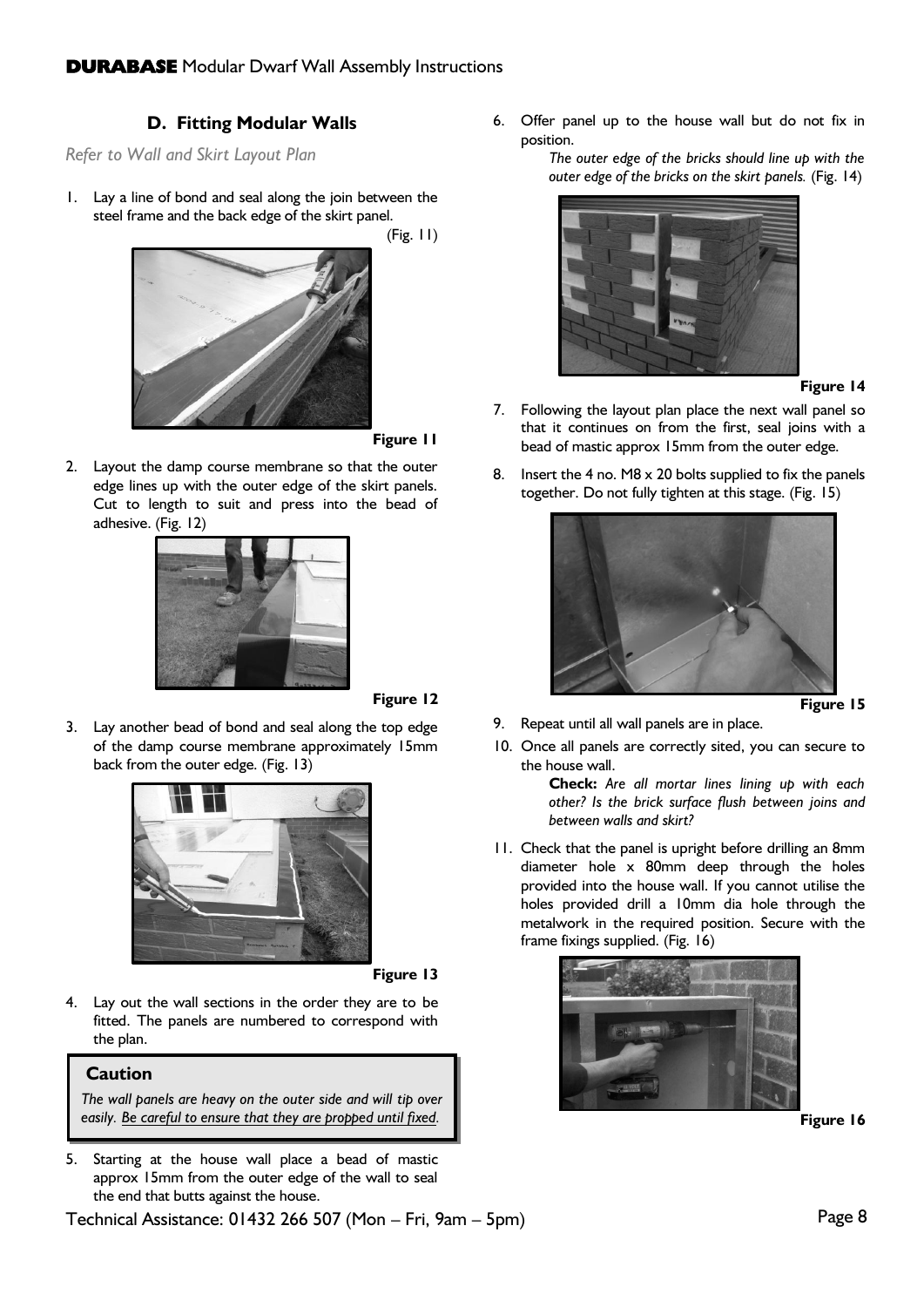12. Once fixed to the house wall, fully tighten all panel joins. The panels can now be fixed to the steel base using the 16mm hexagon headed tec screws supplied. (See Fig. 17)



**Figure 17**

13. Fix as close to the flange edges as possible and fix through double flanges where possible.

> *It will help to pre-drill the wall panels with a 5.5mm dia. drill, taking care not to drill through the steel base.*

14. Once fully constructed, seal the joins in the brick backer panels with the adhesive supplied. Use the same adhesive to stick the spare brick tiles in place. (Fig. 18)



**Figure 18**

15. You will need to use some 10mm spacers (not supplied) to position the brick slips on the skirt panels. Press bricks firmly into place. (Fig. 19)



**Figure 19**

16. To point the joints, mix the mortar supplied to a smooth paste being careful not to add too much water and completely fill the joints around the bricks.

(Fig. 20)

**Note:** Pointing tools not supplied.



**Figure 20**

#### **Important for Correct Finish**

Allow the mortar to dry until almost firm.

It should have a **dull finish whilst still moist and gritty but not wet**.

Use a curved pointing tool to finish off the joint and remove any remaining mortar with a soft brush. (Figs 21, 22)



**Figure 21**



#### **Figure 22**

*It is advised to fit the conservatory at this stage*

When fitting the conservatory please follow your conservatory supplier's instructions. If conservatory sills are to be secured to the base sill, use the 60mm long self drilling screws provided. Seal around the underside of the conservatory sill with mastic.